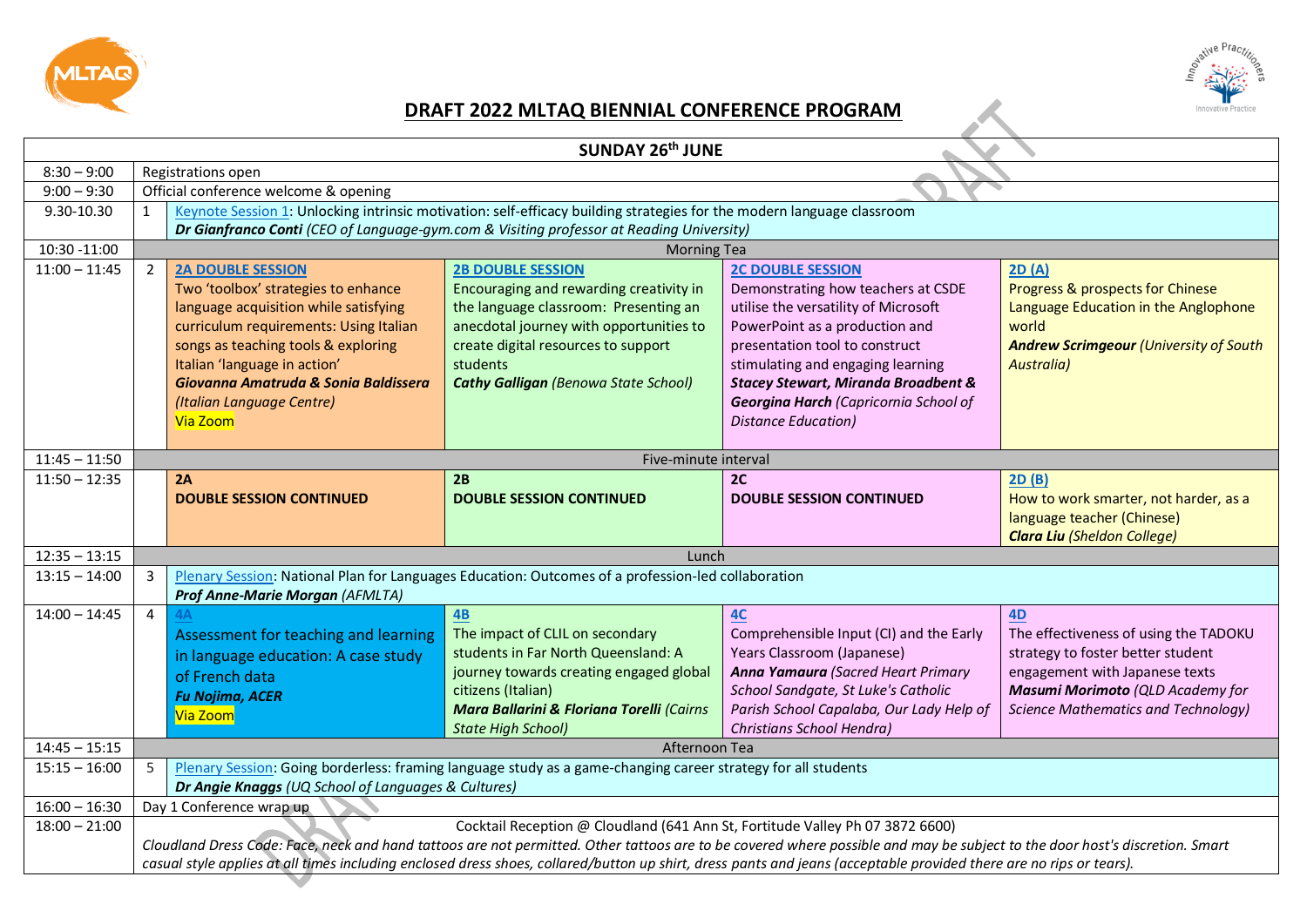



|                 |                 |                                                                                          |                                                                                          |                                          | Innovative Practice                    |
|-----------------|-----------------|------------------------------------------------------------------------------------------|------------------------------------------------------------------------------------------|------------------------------------------|----------------------------------------|
|                 |                 |                                                                                          |                                                                                          |                                          |                                        |
| 8:45 -9:00      |                 |                                                                                          | <b>MONDAY 27th JUNE</b>                                                                  |                                          |                                        |
| $9:00 - 10:00$  | $6-1$           | Opening Day Two<br>Keynote Session 2: How to design a brain-friendly language curriculum |                                                                                          |                                          |                                        |
|                 |                 |                                                                                          | Dr Gianfranco Conti (CEO of Language-gym.com & Visiting professor at Reading University) |                                          |                                        |
| $10:00 - 10:30$ |                 |                                                                                          | <b>Morning Tea</b>                                                                       |                                          |                                        |
| $10:30 - 11:15$ | $\overline{7}$  | <b>7A</b>                                                                                | 7B                                                                                       | 7 <sup>C</sup>                           | <b>7D</b>                              |
|                 |                 | Italian inductive text-centred approach                                                  | Starting Young: An analysis of policy,                                                   | Documenting the issues and challenges    | European language resources - hands on |
|                 |                 | to L2 language learning theory put into                                                  | practice, and potential for increasing                                                   | facing teachers of Japanese in           | experience                             |
|                 |                 | practice                                                                                 | early years languages learning in                                                        | Queensland schools                       | <b>Jillian Symons (Intext)</b>         |
|                 |                 | <b>Alessandro Digiacomo (Redlands NSW)</b>                                               | <b>Australia</b>                                                                         | Peter McCosker (Griffith University, St  |                                        |
|                 |                 | Via Zoom                                                                                 | <b>Suzanne Barry (University of New</b>                                                  | Hilda's School)                          |                                        |
|                 |                 |                                                                                          | England)                                                                                 | Via Zoom                                 |                                        |
| $11:15 - 11:20$ |                 |                                                                                          | Five minute interval                                                                     |                                          |                                        |
| $11:20 - 12:05$ | 8               | <b>8A</b>                                                                                | <b>8B</b>                                                                                | <b>8C</b>                                | <b>8D</b>                              |
|                 |                 | An Australian Curriculum aligned                                                         | Content and Language Integrated                                                          | A profile of Japanese Language           | Assessment for teaching and learning   |
|                 |                 | Indonesian language learning website: A                                                  | Learning (CLIL) logistics                                                                | <b>Education in Australian schools</b>   | in language education: A case study    |
|                 |                 | project completed by the BBBIQ,                                                          | <b>Kelly Harrison</b> (The Languages                                                     | Andrew Scrimgeour (University of South   | of Japanese data                       |
|                 |                 | supported by the University of                                                           | Roadshow)                                                                                | Australia)                               | <b>Fu Nojima, ACER</b>                 |
|                 |                 | Queensland                                                                               |                                                                                          |                                          | Via Zoom                               |
|                 |                 | Halim Nataprawira & Egia Varhana                                                         |                                                                                          |                                          |                                        |
|                 |                 | (BBBIQ Indonesian language and culture                                                   |                                                                                          |                                          |                                        |
|                 |                 | institute of Queensland)                                                                 |                                                                                          |                                          |                                        |
| $12:05 - 13:00$ |                 | Via Zoom                                                                                 | Lunch                                                                                    |                                          |                                        |
| $13:00 - 13:45$ | 9               | <b>9A</b>                                                                                | <b>9B</b>                                                                                | 9C                                       | <b>9D</b>                              |
|                 |                 | Latest updates from the Goethe Institut,                                                 | Exploring the many ways in which                                                         | 'Jango' - an introduction to the         | Chinese & Japanese resources - hands   |
|                 |                 | including teaching tips for the very                                                     | animated gifs can be used to bring                                                       | wonderfully addictive, Wordle-inspired   | on experience                          |
|                 |                 | popular How  is German poster series                                                     | language learning to life                                                                | game and other vocab games & activities  | <b>Jillian Symons (Intext)</b>         |
|                 |                 | Paula Hay (Regents Park State School)                                                    | <b>Joe Dale</b>                                                                          | available in Murasaki Sensei's Classroom |                                        |
|                 |                 |                                                                                          | Via Zoom                                                                                 | <b>Susie Fenton &amp; Corey Davidson</b> |                                        |
|                 |                 |                                                                                          |                                                                                          | (Murasaki Sensei's Classroom)            |                                        |
| $13:45 - 14:15$ |                 |                                                                                          | Afternoon Tea                                                                            |                                          |                                        |
| $14:15 - 15:00$ | 10 <sup>1</sup> | Plenary Session: What is new in the Australian Curriculum: Languages?                    |                                                                                          |                                          |                                        |
|                 |                 | <b>Alison Von Dietze (ACARA)</b>                                                         |                                                                                          |                                          |                                        |
| $15:00 - 15:30$ |                 | Conference Wrap-up & Close                                                               |                                                                                          |                                          |                                        |
|                 |                 |                                                                                          |                                                                                          |                                          |                                        |
|                 |                 |                                                                                          |                                                                                          |                                          |                                        |
|                 |                 |                                                                                          |                                                                                          |                                          |                                        |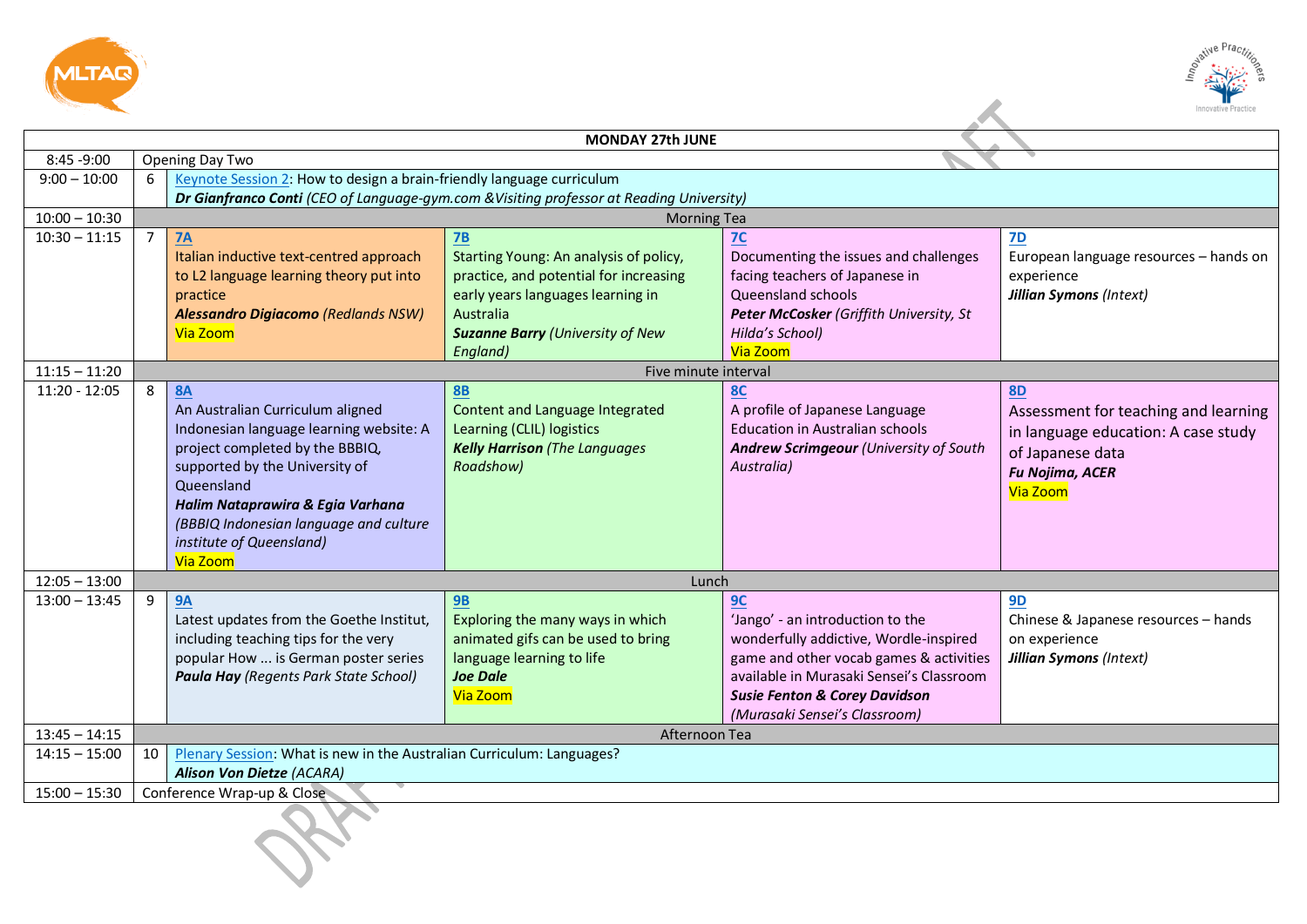

## <span id="page-2-0"></span>**2022 MLTAQ Biennial Conference Abstracts**



While major changes are not expected, conference program is draft

<span id="page-2-2"></span><span id="page-2-1"></span>

| Sessions     | Abstracts (Outlined in the order on the program)                                                                                                                                                                                                                                                                                                                                                                                                                                                                                                                                                                                                                                                                                                                                                                                                                                                                                                                                                                                                                                                                                                                                                                                                                                                                                                                                                                                                         |
|--------------|----------------------------------------------------------------------------------------------------------------------------------------------------------------------------------------------------------------------------------------------------------------------------------------------------------------------------------------------------------------------------------------------------------------------------------------------------------------------------------------------------------------------------------------------------------------------------------------------------------------------------------------------------------------------------------------------------------------------------------------------------------------------------------------------------------------------------------------------------------------------------------------------------------------------------------------------------------------------------------------------------------------------------------------------------------------------------------------------------------------------------------------------------------------------------------------------------------------------------------------------------------------------------------------------------------------------------------------------------------------------------------------------------------------------------------------------------------|
| $\mathbf{1}$ | Dr Gianfranco Conti (CEO of Language-gym.com & Visiting professor at Reading University)<br>Self-efficacy (SE) is a construct originating with the Canadian psychologist, Albert Bandura and is<br>deemed to be one of the strongest - if not the strongest - predictor of language learning<br>success. SE refers to a learner confidence in themselves as successful at a task or, more<br>generally, at language learning and it is built through achievement experiences, social modelling,<br>imaginal experiences, verbal persuasion and through fostering a growth mindset. In this<br>workshop, Dr Conti will show how many common instructional practices undermine SE and<br>propose alternatives to those practices which, based on research and common sense, are more<br>likely to enhance learner can-do attitude.                                                                                                                                                                                                                                                                                                                                                                                                                                                                                                                                                                                                                         |
| 2A           | Giovanna Amatruda and Sonia Baldissera (Italian Language Centre)<br>Language teachers are adept at always carrying with them a 'toolbox' (real or virtual) of trusted,<br>tried and tested language teaching strategies. In line with the Conference theme: "Innovative<br>Practitioners, Innovative Practice", the facilitators propose a new take on two 'toolbox'<br>strategies to enhance language acquisition while satisfying curriculum requirements:<br>· Using Italian songs as teaching tools in innovative ways<br>• Exploring Italian 'language in action' through an innovative school penpal project.                                                                                                                                                                                                                                                                                                                                                                                                                                                                                                                                                                                                                                                                                                                                                                                                                                      |
| 2B           | <b>Cathy Galligan (Benowa State School)</b><br>Encouraging and rewarding creativity in the MFL classroom.<br>An anecdotal journey presentation with opportunity to create digital support resources.                                                                                                                                                                                                                                                                                                                                                                                                                                                                                                                                                                                                                                                                                                                                                                                                                                                                                                                                                                                                                                                                                                                                                                                                                                                     |
| 2C           | Stacey Stewart, Miranda Broadbent & Georgina Harch (Capricornia School of Distance<br>Education)<br>Capricornia School of Distance Education Languages is passionate about delivering quality<br>educational services to regional, rural and remote students. Our priority is to ensure that all<br>students in Queensland have equitable access to the language curriculum. It's vital for our staff<br>to keep up to date with using technology as a vehicle to teach and be flexible and creative in<br>lesson development. The success of integrating digital capabilities into our everyday pedagogical<br>practice does not necessarily require teachers to source and train in speciality products and<br>programs. Teachers can drive technology integration and innovation by instead maximising<br>capabilities and potential of familiar or already provided resources. This session seeks to<br>demonstrate how teachers at CSDE utilise the versatility of Microsoft PowerPoint as a<br>production and presentation tool to construct stimulating and engaging learning opportunities<br>and activities through contrast, static and dynamic elements, and formatting choices. Please<br>bring your laptop to this session and you too will have the opportunity to see and do, so you can<br>take away a new skill. This is important because we know it's essential for all of us to keep<br>growing and adapting to our learners' needs. |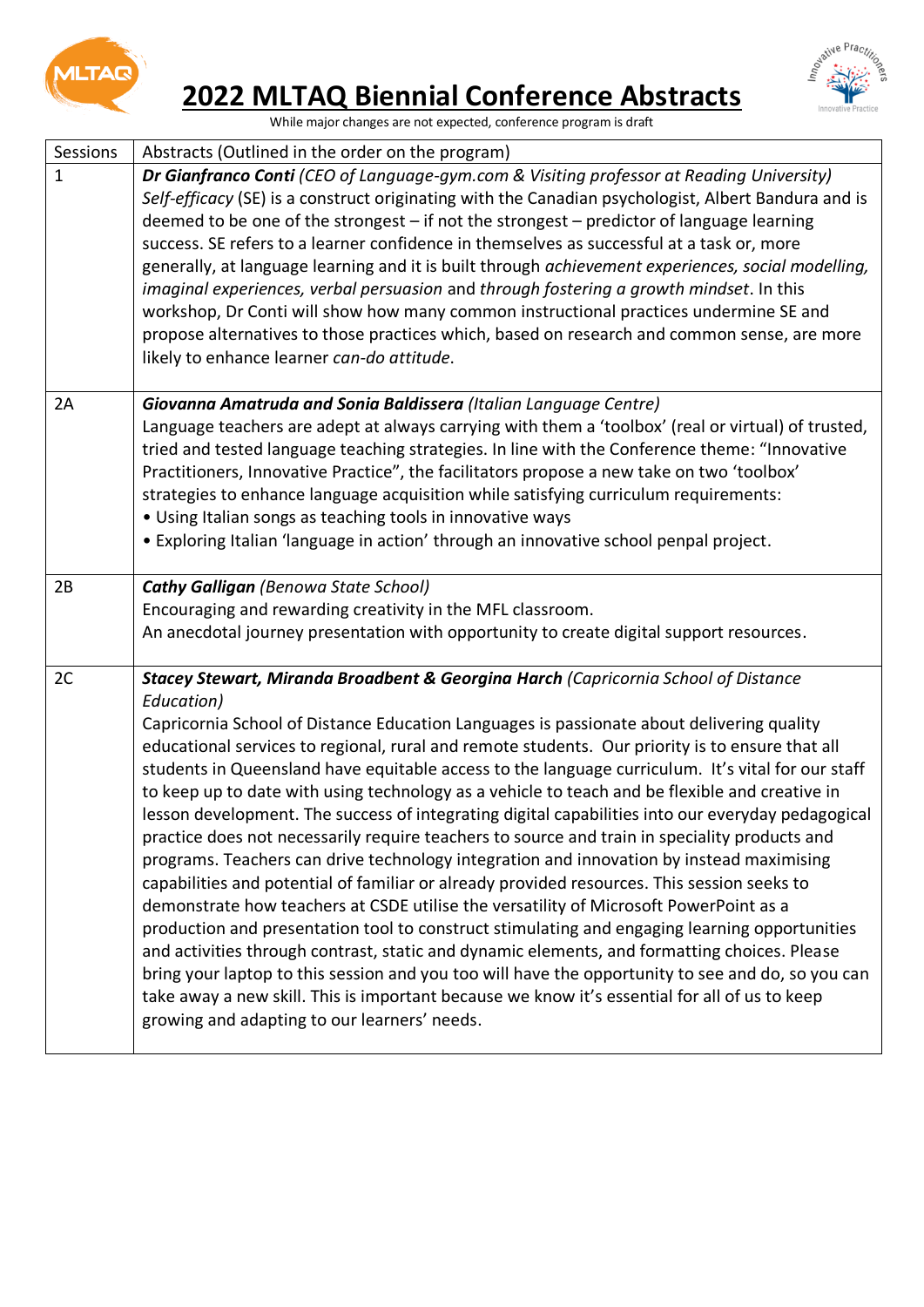<span id="page-3-1"></span><span id="page-3-0"></span>



<span id="page-3-3"></span><span id="page-3-2"></span>

| 2D(A) | <b>Andrew Scrimgeour (University of South Australia)</b><br>The rise of China, and the related opportunities and challenges have reinforced the need for<br>improved knowledge and understanding of contemporary Chinese societies and their world<br>views in countries which wish to build relationships with China. There has been much discussion<br>over the value of Chinese language study, at all levels of schooling, to enhanced 'China literacy'<br>in western societies. However, the study of Chinese language and culture brings with it<br>significant challenges that are not easily overcome, especially on low time-on-task contexts. This<br>presentation reflects on some of the challenges and directions in teaching Chinese in the<br>anglophone world. Using data from the UK, and the Australian school context, it explores issues<br>in Chinese language program provision and student participation and puts forward ideas for<br>future innovation and collaboration in teaching Chinese as an international language in English<br>speaking contexts.                                                                                                                                                                                                                                                                                                                                                                                                                                                                                                                                   |
|-------|-----------------------------------------------------------------------------------------------------------------------------------------------------------------------------------------------------------------------------------------------------------------------------------------------------------------------------------------------------------------------------------------------------------------------------------------------------------------------------------------------------------------------------------------------------------------------------------------------------------------------------------------------------------------------------------------------------------------------------------------------------------------------------------------------------------------------------------------------------------------------------------------------------------------------------------------------------------------------------------------------------------------------------------------------------------------------------------------------------------------------------------------------------------------------------------------------------------------------------------------------------------------------------------------------------------------------------------------------------------------------------------------------------------------------------------------------------------------------------------------------------------------------------------------------------------------------------------------------------------------------|
| 2D(B) | Clara Liu (Sheldon College)<br>How to work smarter, not harder as a language teacher. I am going to share my experience of<br>managing a Years 5-12 program and teaching 450+ students annually at a P-12 independent<br>private school. I have strategies to share my successful teaching practice to maximise work<br>efficiency and achieve best possible outcomes in language learning.                                                                                                                                                                                                                                                                                                                                                                                                                                                                                                                                                                                                                                                                                                                                                                                                                                                                                                                                                                                                                                                                                                                                                                                                                           |
| 3     | <b>Prof Anne-Marie Morgan (AFMLTA)</b><br>This paper will present findings from the research undertaken as part of the National Languages<br>Plan and Strategy project and will link the findings to suggested outcomes for Languages<br>Education policy planning at a national level. Project Leaders will connect the outcomes of<br>significant data collection, stakeholder engagement and deep analysis to suggested goals and<br>actions. They will present possibilities for policy and practice, including a model for languages<br>education; for provision of high-quality programs and for initial teacher education.                                                                                                                                                                                                                                                                                                                                                                                                                                                                                                                                                                                                                                                                                                                                                                                                                                                                                                                                                                                     |
| 4A    | Fu Nojima (ACER)<br>Quality online language assessments can be used to take a snapshot of your students' learning,<br>as well as to give encouragement and build confidence. After a period of disruptions caused by<br>the global pandemic, having a suite of effective assessment tools is more critical than ever for<br>everyday language teaching and learning.<br>The current presentation demonstrates a case study using French data from the Assessment of<br>Languages Competence (ALC), seeking effective ways to utilise online assessments for teaching<br>in a classroom context.<br>Online language assessments, such as ALC, can be added to an educator's assessment suite, to<br>provide useful information about students' receptive skills. In order to use the online<br>assessment for this purpose, one needs to understand what is being measured in the<br>assessment. The aim of this presentation is to:<br>demonstrate how you can gain a snapshot of your students, using online<br>Japanese/French language assessments.<br>explore the benefits of using online assessments in classroom.<br>The ALC is a suite of language assessments designed to assess language competence in learners<br>of additional languages, developed by the Australian Council for Educational Research (ACER).<br>This 30-year-old program offers listening and reading comprehension tasks in a multiple-choice<br>format, with a mission to celebrate and enhance the learning of languages in the Asia-Pacific<br>region. The ALC has now evolved to an online assessment that is available on-demand. |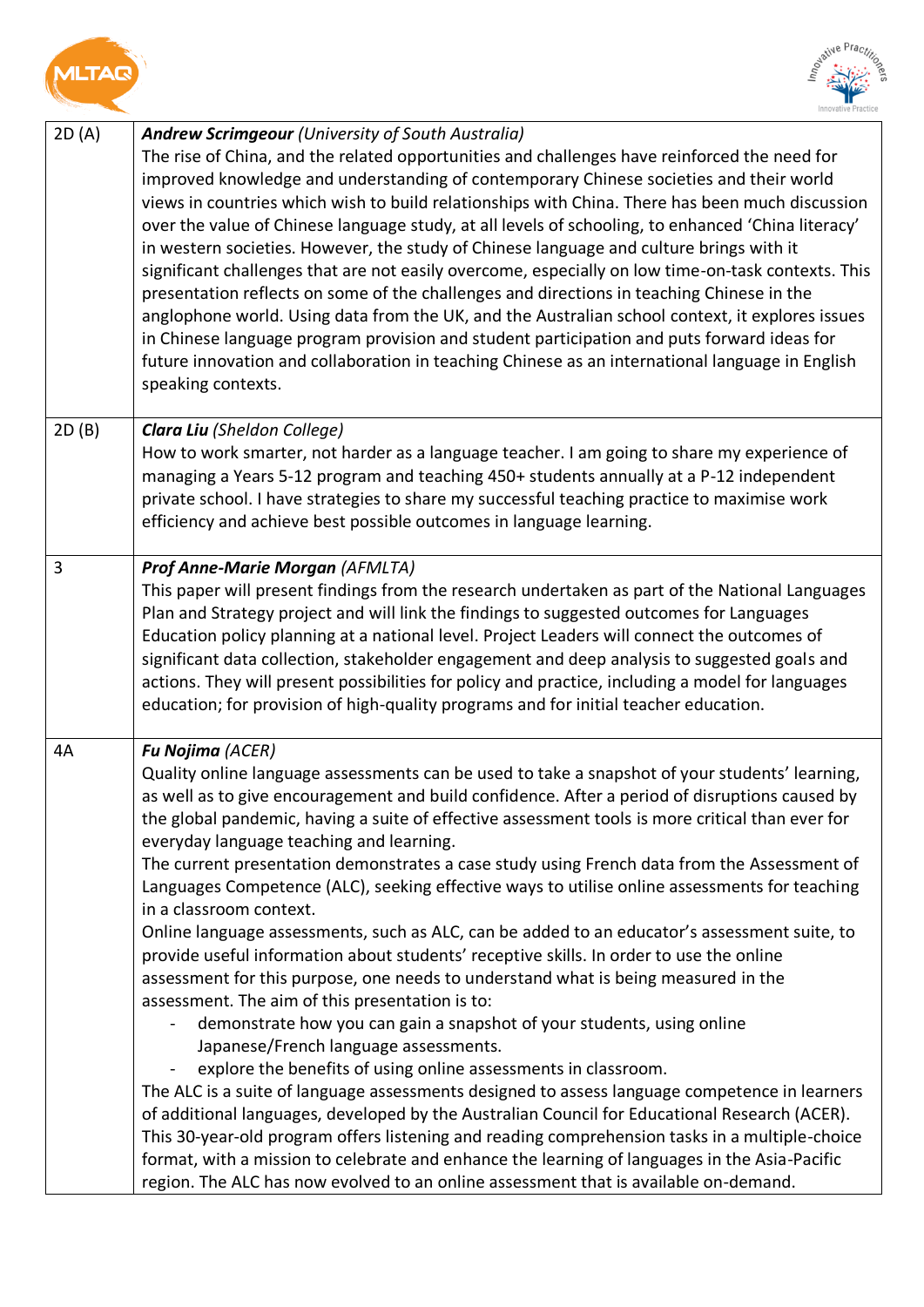<span id="page-4-1"></span><span id="page-4-0"></span>

|    | ative                                                                                                                                                                                                                                                                                                                                                                                                                                                                                                                                                                                                                                                                                                                                                                                                                                                                                                                                                                                                                                                                                                                                                                                                                                                                                                                                                                                                                                  |
|----|----------------------------------------------------------------------------------------------------------------------------------------------------------------------------------------------------------------------------------------------------------------------------------------------------------------------------------------------------------------------------------------------------------------------------------------------------------------------------------------------------------------------------------------------------------------------------------------------------------------------------------------------------------------------------------------------------------------------------------------------------------------------------------------------------------------------------------------------------------------------------------------------------------------------------------------------------------------------------------------------------------------------------------------------------------------------------------------------------------------------------------------------------------------------------------------------------------------------------------------------------------------------------------------------------------------------------------------------------------------------------------------------------------------------------------------|
| 4B | Mara Ballarini & Floriana Torelli (Cairns State High School)<br>Educating for global competence is critical for young people to be the creators and custodians of<br>our future. Content and Language Integrated Learning (CLIL) is a major trend in second language<br>(L2) education in Europe and other locations, and is emerging in Australia, as a method to foster<br>intercultural capabilities and global mindedness. There is a gap in research on the effectiveness<br>of CLIL in Australian secondary schools, and in Far North Queensland (FNQ) in particular, and<br>this paper aims to provide field data. It is important to determine whether CLIL is a feasible<br>approach to overcome some of the challenges of L2 teaching and learning in FNQ. Using a CLIL<br>approach, an Italian Immersion Programme was implemented at Cairns State High School and<br>data were collected over a three-year period through student and parent surveys, semi-<br>structured interviews, analysis of samples of work and enrolment numbers. Researchers found<br>that the Italian Immersion Programme significantly improved engagement, enjoyment, self-<br>efficacy perception, higher-order thinking skills, global mindedness, and student retention.<br>These findings imply the need to implement changes to L2 teaching<br>and learning to ensure FNQ effectively responds to the demands of a rapidly changing world. |
| 4C | Anna Yamaura (Sacred Heart Primary School Sandgate, St Luke's Catholic Parish School<br>Capalaba, Our Lady Help of Christians School Hendra)<br>This presentation will outline the CI techniques I currently use in my P-2 classes such as TPR,<br>Story Listening, Picture Talk, visual clues and incidental language used in brain breaks. In 2020, I<br>found myself teaching P-2 for the first time. While I had observed P-2 classes in the late 1990s<br>and early 2000s as a teacher and experienced the Early Years as a parent, I had NEVER worked<br>with the age group until January 2020. With 30 minute lessons, how was I going to encourage a<br>love of learning a language, while maximising language acquisition in a language which used a<br>different writing system? I had dabbled in CI techniques for years, but began a concerted effort<br>to find and effectively use techniques that worked for students and me. I am still on this<br>journey.                                                                                                                                                                                                                                                                                                                                                                                                                                                            |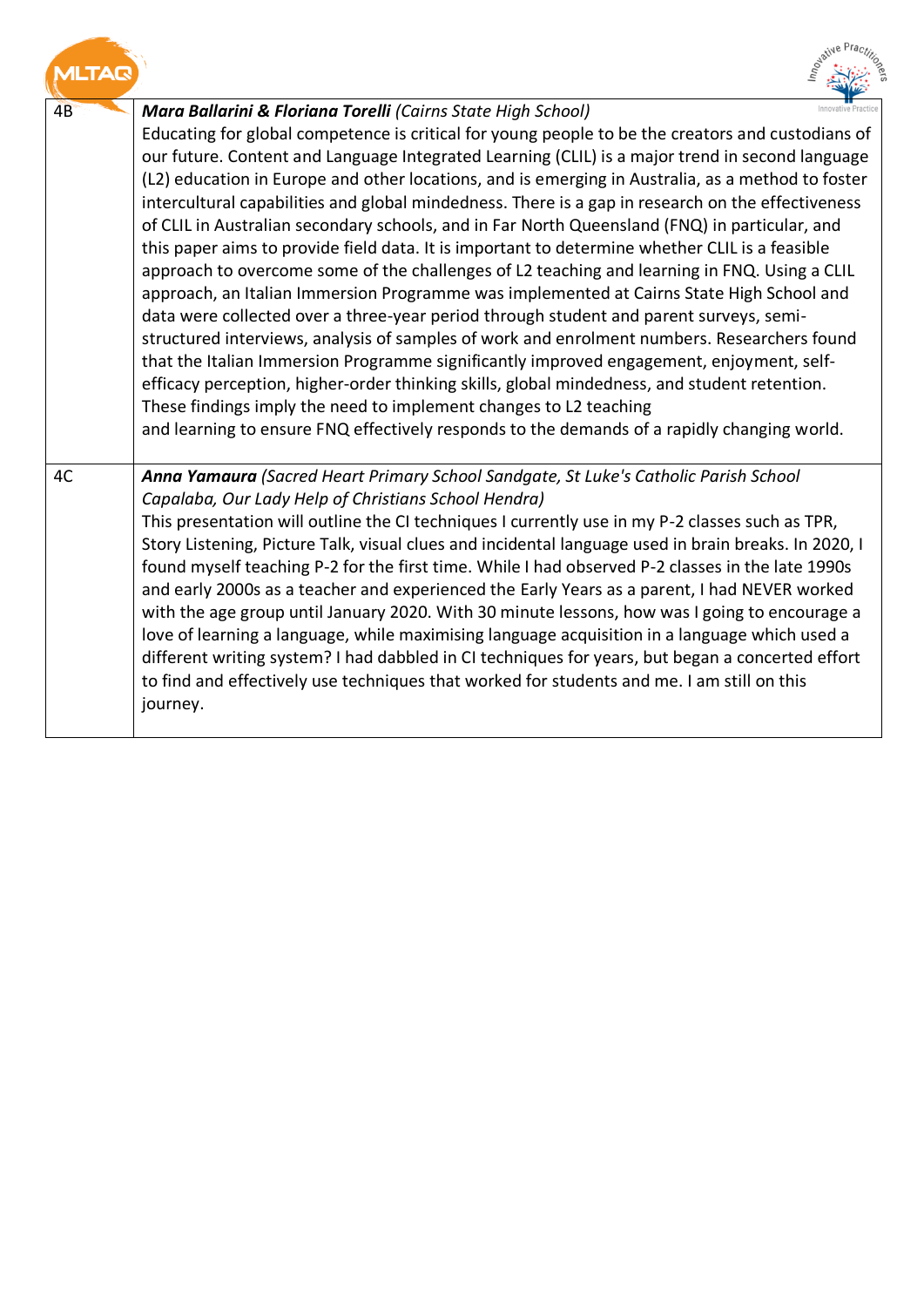

<span id="page-5-0"></span>



<span id="page-5-1"></span>

| 4D | Masumi Morimoto (QLD Academy for Science Mathematics and Technology<br>This presentation is for Japanese teachers seeking to improve the script immersion learning of<br>their students. Focusing on a case study of a High School in North Queensland, the presentation<br>discusses the effectiveness of using the TADOKU strategy to foster better student engagement<br>with Japanese text.<br>The presentation will provide attendees with new strategies to help foster engagement in<br>Japanese written material helping students to excel in an area in which they often struggle.<br>While Japanese education in QLD is popular, the perceived difficulty in learning Japanese script<br>often pushes students away from studying it. This presentation explores the current limitations<br>of Japanese teaching methodology in Australia and proposes a new model to increase script<br>exposure to students. Using both qualitative and quantitative data from the cases study this<br>presentation proposes the TADOKU extensive reading strategy as a possible tool to help break<br>down the perceived barriers to learning Japanese among high school students. If implemented<br>properly TADOKU will provide students with exposure to real-world Japanese texts building their<br>confidence and language ability.<br>As such the presentation will not only discuss the theoretical reasoning behind the<br>implementation of the TADOKU strategy but also provide practical insight and resources on how<br>to successfully implement the program in schools. Over utilization of artificial Japanese texts<br>limits students' immersion in written language. This causes feelings of stress when exposed to<br>new material in exams and 'real life'. TADOKU gives students the opportunity to learn Japanese<br>naturally, fostering confidence in the student to read texts beyond those found in the sterile<br>environment of a classroom. Combing this implicit learning experience with current explicit<br>classrooms strategies will provide students with a broader immersion in the Japanese language<br>thus facilitating language acquisition within the school curriculum. |
|----|----------------------------------------------------------------------------------------------------------------------------------------------------------------------------------------------------------------------------------------------------------------------------------------------------------------------------------------------------------------------------------------------------------------------------------------------------------------------------------------------------------------------------------------------------------------------------------------------------------------------------------------------------------------------------------------------------------------------------------------------------------------------------------------------------------------------------------------------------------------------------------------------------------------------------------------------------------------------------------------------------------------------------------------------------------------------------------------------------------------------------------------------------------------------------------------------------------------------------------------------------------------------------------------------------------------------------------------------------------------------------------------------------------------------------------------------------------------------------------------------------------------------------------------------------------------------------------------------------------------------------------------------------------------------------------------------------------------------------------------------------------------------------------------------------------------------------------------------------------------------------------------------------------------------------------------------------------------------------------------------------------------------------------------------------------------------------------------------------------------------------------------------------------------------------------------------------------------|
| 5  | Dr Angie Knaggs (UQ School of Languages & Cultures)<br>Language electives continue to have the lowest enrolments compared to other subjects. In<br>2020, only 9.5% of Year 12 students were studying languages. This is the lowest figure in the last<br>decade.<br>In April of this year, Stephanie Clayton from University of Tasmania published a thought piece in<br>the Conversation titled "3 barriers that stop students choosing to learn a language in high<br>school". Her piece summarises her recent study that found that students want to study a<br>language but can't. She found that there are three main barriers to language study: 1. A lack of<br>options; 2. Timetabling clashes; 3. Other more pressing pre-requisites for further study.<br>Furthermore, according to her study, the most popular reasons for students doing a language<br>are:<br>speaking the language when travelling<br>enjoying the challenge<br>liking the language and culture.<br>Obviously, there is mismatch between the reasons student's take languages (for personal<br>reasons) and the reasons they do not (perceived future value in their study and career<br>pathways). I will unpack how we, as the wider language teaching community can reset the value<br>proposition of studying a language in a way that will tilt the scales back towards language<br>studies in school as a crucial career decision.                                                                                                                                                                                                                                                                                                                                                                                                                                                                                                                                                                                                                                                                                                                                                                                         |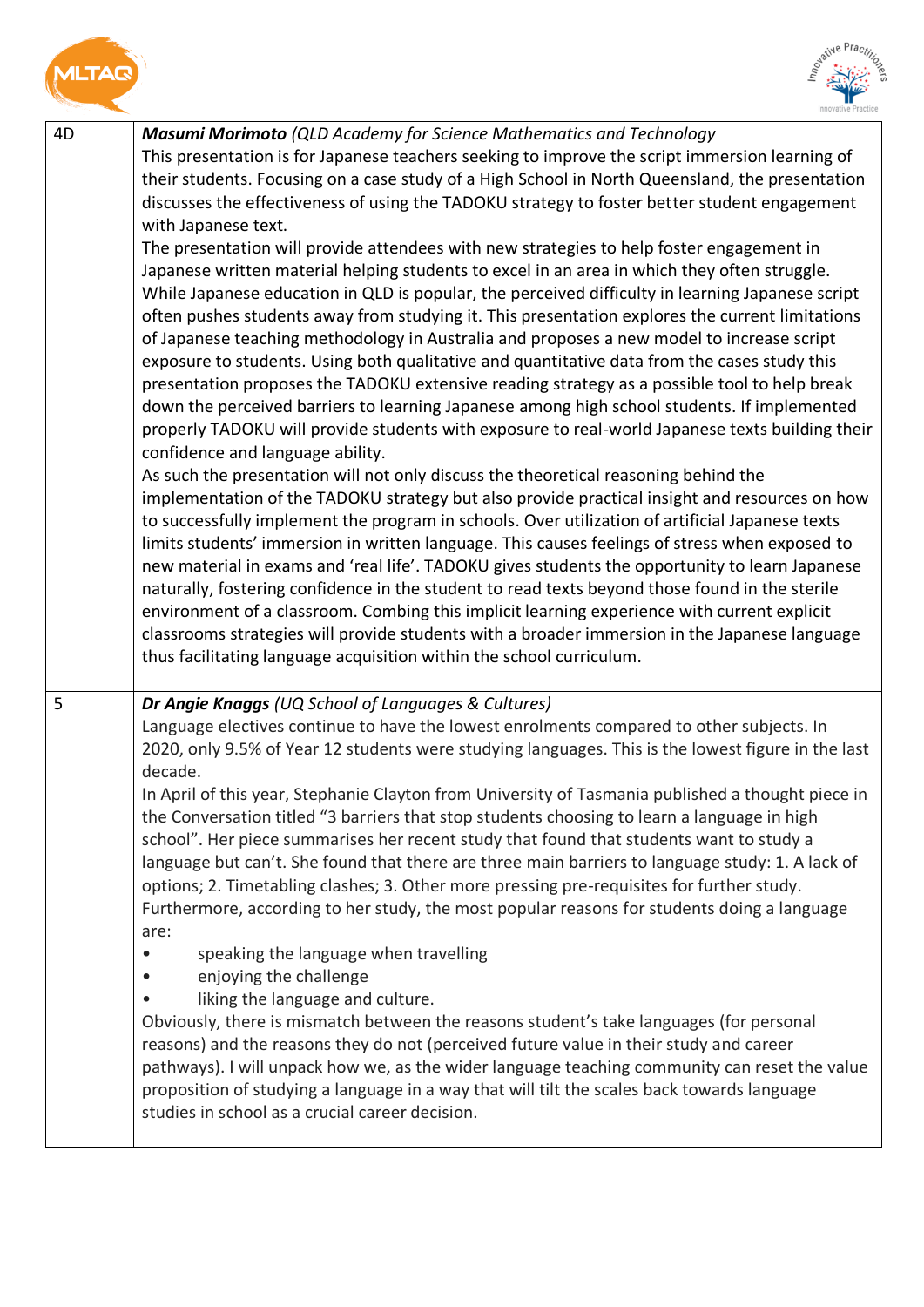<span id="page-6-1"></span><span id="page-6-0"></span>



| 6  | <b>Dr Gianfranco Conti</b> (CEO of Language-gym.com & Visiting professor at Reading University)<br>A brain-friendly curriculum is one which is designed in a way which maximises the use of<br>classroom time and recycles its content intelligently, heeding research into human forgetting<br>rates, the context-specificity of memory and the conversion of declarative into automatised<br>knowledge. In this workshop, Dr Conti will suggest instructional and curriculum-design strategies<br>aimed at optimizing the learning of vocabulary and grammar by drawing on cognitive research in<br>the areas of language processing, memory and fluency development.                                                                                                                                                                                                                                                                                                                                                                                                                                                                                                                                                                                                                                                                                                                                                                                                                                                                    |
|----|--------------------------------------------------------------------------------------------------------------------------------------------------------------------------------------------------------------------------------------------------------------------------------------------------------------------------------------------------------------------------------------------------------------------------------------------------------------------------------------------------------------------------------------------------------------------------------------------------------------------------------------------------------------------------------------------------------------------------------------------------------------------------------------------------------------------------------------------------------------------------------------------------------------------------------------------------------------------------------------------------------------------------------------------------------------------------------------------------------------------------------------------------------------------------------------------------------------------------------------------------------------------------------------------------------------------------------------------------------------------------------------------------------------------------------------------------------------------------------------------------------------------------------------------|
| 7A | Alessandro Digiacomo (Redlands NSW)                                                                                                                                                                                                                                                                                                                                                                                                                                                                                                                                                                                                                                                                                                                                                                                                                                                                                                                                                                                                                                                                                                                                                                                                                                                                                                                                                                                                                                                                                                        |
|    | Italian theorists have developed an inductive text-centred approach to L2 language learning that<br>encourages students to be more autonomous and active in the language-learning classroom<br>than traditional language learning approaches. This method contrasts with traditional language-<br>teaching methodologies, which use teacher-centred approaches that focus solely on grammar<br>fundamentals and the variety of rules that describe mainstream language-learning procedures.<br>It is well known that language students can benefit from learning about the culture and the<br>literature of the target-language nation because it leads to the heightened curiosity and a<br>deeper understanding of the various rules and truths associated with the language. Significantly,<br>this exercise draws the inference that links cultural awareness, language learning, and<br>development and creates a strategic learning platform that emphasises the learner's<br>contribution to learning. This paper puts theory into practice by proposing a contextualised<br>learning unit in which students learn about culture, literature, and language through the lens of<br>Dante's Inferno. The proposed didactic unit is framed upon six instances of inductive learning:<br>motivation, globality, analysis, synthesis, reflection, and verification. This paper also discusses<br>teachers' considerations when selecting authentic texts and highlights the benefits of teaching<br>literary texts to language students. |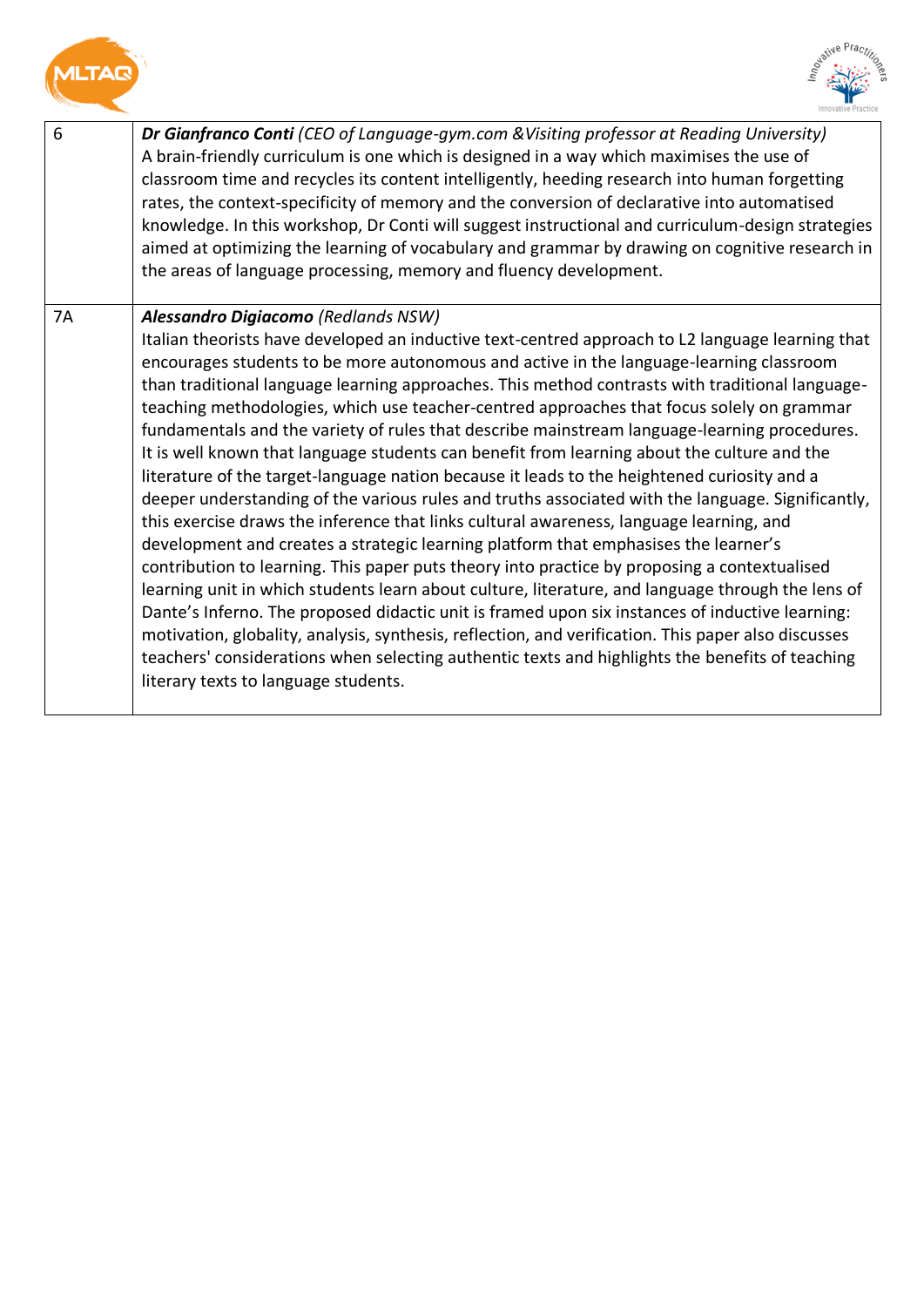<span id="page-7-0"></span>



<span id="page-7-2"></span><span id="page-7-1"></span>

| 7B | <b>Suzanne Barry (University of New England)</b>                                                                                                                                                    |
|----|-----------------------------------------------------------------------------------------------------------------------------------------------------------------------------------------------------|
|    | Suzanne's PhD project forms part of ARC Discovery Project, Starting Young: An analysis of policy,                                                                                                   |
|    | practice, and potential for increasing early years languages learning in Australia. Focussing on                                                                                                    |
|    | 'teacher training' through interpretation of emerging teachers' experiences, she unpacks                                                                                                            |
|    | development of their language teacher identity at university and beyond. Participants are drawn                                                                                                     |
|    | from various training situations: in-service university-provided language teacher training,                                                                                                         |
|    | 'traditional' university education, and workplace mentorship.                                                                                                                                       |
|    | The project is framed by Kumaravadivelu's (2012, p. 17) framework for language teacher                                                                                                              |
|    | education, or "Modular Model" comprising five modules: Knowing, Analysing, Recognising,                                                                                                             |
|    | Doing, and Seeing (KARDS). A key aspect of 'Analysing' is recognising the teacher 'Self' which is                                                                                                   |
|    | "all about recognising teacher identities, beliefs and values" (Kumaravadivelu, 2012, p. 55). This                                                                                                  |
|    | construction of identity aligns with the fourth of Byram's (1997; 2021) five skills for developing                                                                                                  |
|    | Intercultural Communicative Competence (ICC); savoir-être - knowing how to 'be' when relating                                                                                                       |
|    | to others. In other words, it involves attitudes of "curiosity and openness" and "readiness to                                                                                                      |
|    | suspend belief about other cultures and belief                                                                                                                                                      |
|    | about one's own" (Byram & Wagner, 2018, p. 9).                                                                                                                                                      |
|    | Identity has emerged as an important factor in teacher experience (Cochran-Smith & Lytle,                                                                                                           |
|    | 1998; Crozet, 2017). Furthermore, the highly identity-based site of intercultural education,                                                                                                        |
|    | characterised by "intense intellectual work" means the identity focus is two-fold (Salter &                                                                                                         |
|    | Maxwell, 2018, p. 15). Consequently,                                                                                                                                                                |
|    | developing this sense of the intercultural teacher 'Self' is critical for ensuring teachers emerge                                                                                                  |
|    | from their education with the confidence and sense of engagement to teach and inspire (Scarino                                                                                                      |
|    | et al., 2009).                                                                                                                                                                                      |
|    | Drawing on participant experiences, Suzanne will offer perspectives to support the training and<br>mentorship of emerging teachers to claim their own intercultural identities (regardless of their |
|    | linguistic backgrounds). The session will also encourage discussion around operationalising                                                                                                         |
|    | personalised teacher behaviours to proliferate an intercultural perspective to improve global                                                                                                       |
|    | competence and keep them engaged in languages for life (Hajek, 2018; OECD, 2018).                                                                                                                   |
|    |                                                                                                                                                                                                     |
| 7C | Peter McCosker (Griffith University, St Hilda's School)                                                                                                                                             |
|    | Japanese is the most studied foreign language in Queensland schools and has been unrivalled in                                                                                                      |
|    | this position for the last few decades. Even whilst maintaining such an important place within                                                                                                      |
|    | Queensland's educational landscape, there is a distinct lack of jurisdiction-specific data on the                                                                                                   |
|    | current state of Japanese as a foreign language (JFL). The aim of the research to be presented is                                                                                                   |
|    | to provide an insight into JFL classrooms from the perspectives of teachers of JFL in Queensland                                                                                                    |
|    | schools, through documenting the issues and challenges. Current Queensland JFL teachers will<br>be used as a case study to better understand how JFL is taught in some Queensland classrooms.       |
|    | Findings from data collected through surveys and interviews with JFL teachers in Queensland                                                                                                         |
|    | will be shared as well as any initial insights into how any issues and challenges can be effectively                                                                                                |
|    | addressed.                                                                                                                                                                                          |
|    |                                                                                                                                                                                                     |
| 7D | <b>Jillian Symons (Intext)</b>                                                                                                                                                                      |
|    | In this session, Jillian will demonstrate the access to new course materials, have a "games" table                                                                                                  |
|    | where a hands-on opportunity to explore the range of games, and supplementary reading and                                                                                                           |
|    | teaching/learning materials in French, German, Spanish and Italian.                                                                                                                                 |
|    |                                                                                                                                                                                                     |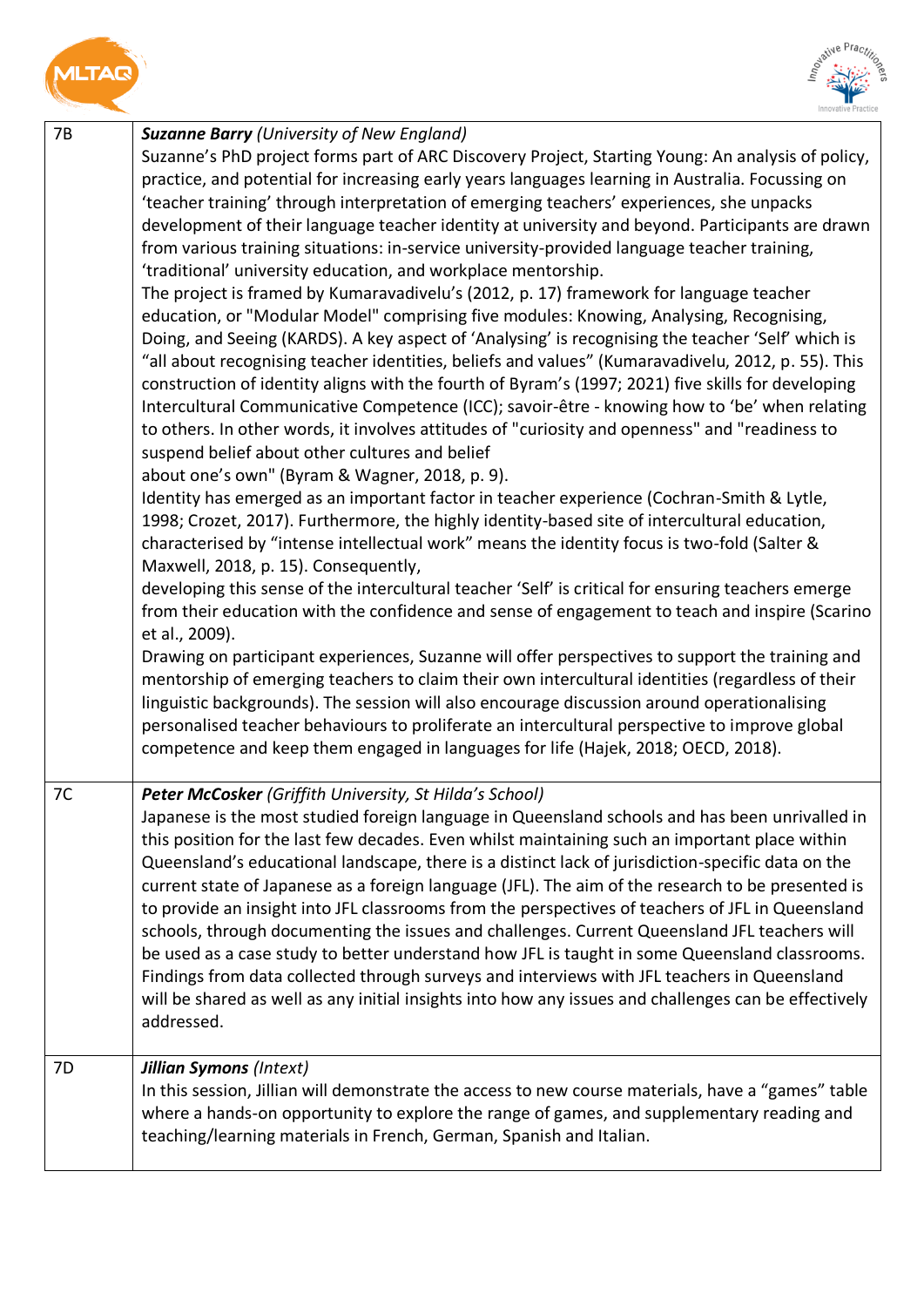<span id="page-8-2"></span><span id="page-8-1"></span><span id="page-8-0"></span>



| <b>8A</b> | Halim Nataprawira & Egia Varhana (BBBIQ Indonesian language and culture institute of<br>Queensland)<br>The presentation will showcase an Australian Curriculum aligned Indonesian Language learning<br>website (balaibahasadanbudayaindonesia.com) - a project completed by the BBBIQ, supported<br>by the University of Queensland.                                                                                                                                                                                                                                                                                                                                                                                                                                                                                                                                                                                                                                                                                                                                                                                                                                                                                                                |
|-----------|-----------------------------------------------------------------------------------------------------------------------------------------------------------------------------------------------------------------------------------------------------------------------------------------------------------------------------------------------------------------------------------------------------------------------------------------------------------------------------------------------------------------------------------------------------------------------------------------------------------------------------------------------------------------------------------------------------------------------------------------------------------------------------------------------------------------------------------------------------------------------------------------------------------------------------------------------------------------------------------------------------------------------------------------------------------------------------------------------------------------------------------------------------------------------------------------------------------------------------------------------------|
| 8B        | <b>Kelly Harrison</b> (The Languages Roadshow)<br>Content and Language Integrated Learning (CLIL) is gaining momentum in Australian schools due<br>to its ability to increase student proficiency, engagement and also for the creative timetabling<br>options its provides schools. Many teachers are interested in CLIL but feel unsure as to whether<br>or not (or how) it could possibly be implemented in their school context.<br>his workshop session will focus on some of the logistics of CLIL, with real-life examples from a<br>range of Qld teachers who have made CLIL work in their schools.                                                                                                                                                                                                                                                                                                                                                                                                                                                                                                                                                                                                                                         |
| 8C        | <b>Andrew Scrimgeour (University of South Australia)</b><br>In 2019 the Department of Education, Skills and Employment (DESE) engaged the Australian<br>Federation of Modern Language Teachers Association (AFMLTA) to conduct a project to develop<br>a National Plan and Strategy for Languages Education in Australia, to support the Australian<br>Government in developing a sustainable approach to planning and implementing languages<br>education, and increasing the uptake of languages learning in schools. The project submitted its<br>report and recommendations to the federal government in mid 2022.<br>Two inter-related research projects were undertaken. This paper reports data drawn from the<br>first of these two projects, Research Project 1, The state of languages education in Australia:<br>Program provision and student participation. It reports on nationwide data on Japanese<br>language teaching in Australia gathered from two sources; on student participation in Japanese<br>programs gathered from jurisdictions; and on Japanese teacher background, experiences and<br>aspirations, gathered from language teacher surveys. Strategies to support Japanese teachers<br>into the future are discussed. |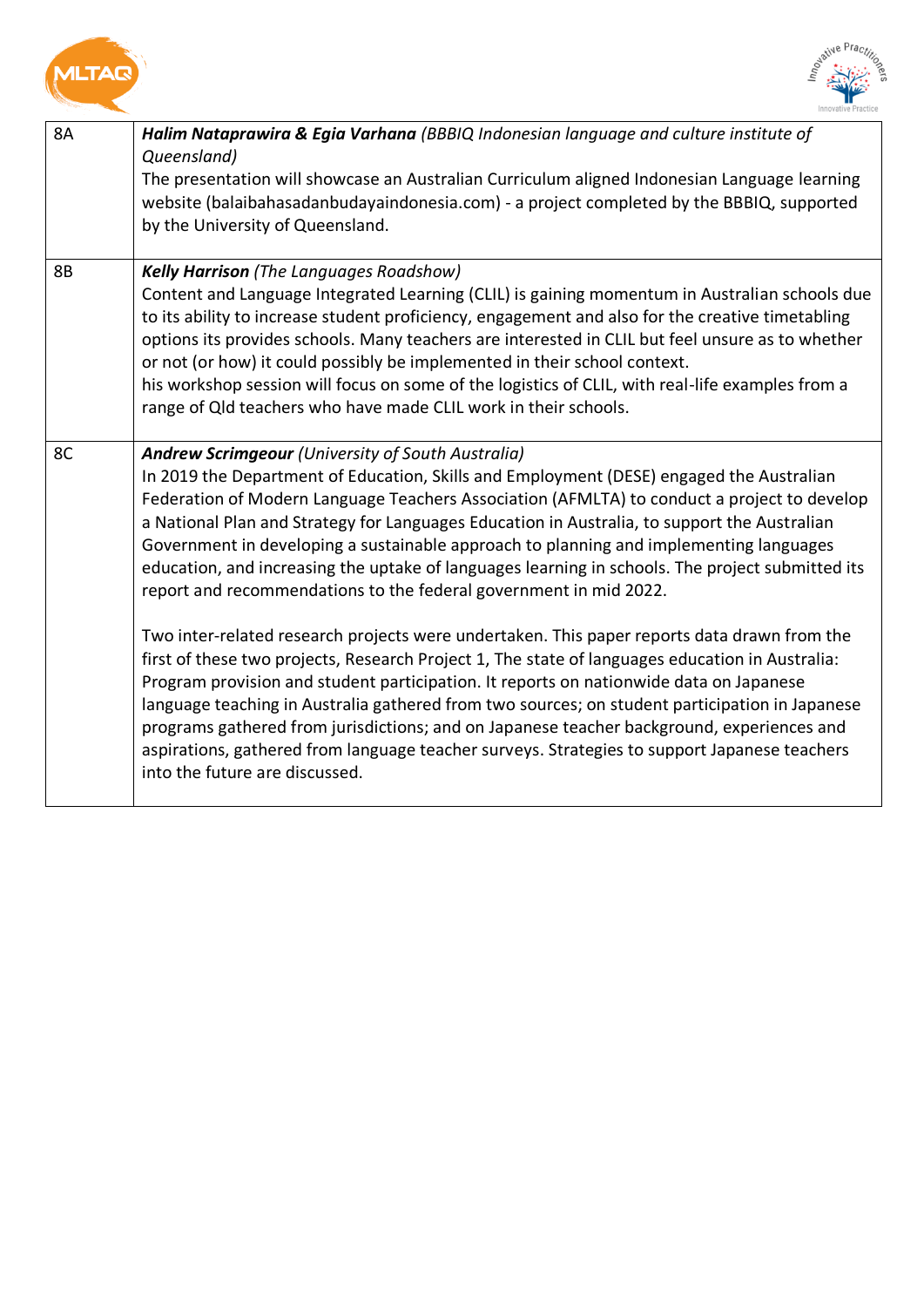<span id="page-9-0"></span>



<span id="page-9-2"></span><span id="page-9-1"></span>

| 8D        | Fu Nojima (ACER)                                                                                                                                                                                                                                                                                                                                                                                                                                                                           |
|-----------|--------------------------------------------------------------------------------------------------------------------------------------------------------------------------------------------------------------------------------------------------------------------------------------------------------------------------------------------------------------------------------------------------------------------------------------------------------------------------------------------|
|           | Quality online language assessments can be used to take a snapshot of your students' learning, as well as<br>to give encouragement and build confidence. After a period of disruptions caused by the global<br>pandemic, having a suite of effective assessment tools is more critical than ever for everyday language<br>teaching and learning.                                                                                                                                           |
|           | The current presentation demonstrates a case study using Japanese data from the Assessment of<br>Languages Competence (ALC), seeking effective ways to utilise online assessments for teaching in a<br>classroom context.                                                                                                                                                                                                                                                                  |
|           | Online language assessments, such as ALC, can be added to an educator's assessment suite, to provide<br>useful information about students' receptive skills. In order to use the online assessment for this<br>purpose, one needs to understand what is being measured in the assessment. The aim of this<br>presentation is to:                                                                                                                                                           |
|           | - demonstrate how you can gain a snapshot of your students, using online Japanese/French language<br>assessments.                                                                                                                                                                                                                                                                                                                                                                          |
|           | - explore the benefits of using online assessments in classroom.                                                                                                                                                                                                                                                                                                                                                                                                                           |
|           | The ALC is a suite of language assessments designed to assess language competence in learners of<br>additional languages, developed by the Australian Council for Educational Research (ACER). This 30-year-<br>old program offers listening and reading comprehension tasks in a multiple-choice format, with a mission<br>to celebrate and enhance the learning of languages in the Asia-Pacific region. The ALC has now evolved<br>to an online assessment that is available on-demand. |
| <b>9A</b> | <b>Paula Hay (Regents Park State School)</b>                                                                                                                                                                                                                                                                                                                                                                                                                                               |
|           | The German Teachers' Branch is extremely fortunate to be supported by the Goethe Institut.<br>Paula will present the latest updates, information, resources and materials developed available<br>from the Goethe Institut. This always involves lots of presents! Paula will also present the latest<br>resource which she developed for the Goethe Institut - teaching tips for the very popular How<br>is German poster series.                                                          |
| <b>9B</b> | Joe Dale (UK)<br>In this session, Joe Dale will explore many ways in which animated gifs can be used to bring<br>language learning to life, by reinforcing sentence structure, practising dialogues, modelling<br>grammar use and giving personalised feedback. You will see how easy it is to produce your own<br>mini-animations to embellish your presentations and connect with your learners.                                                                                         |